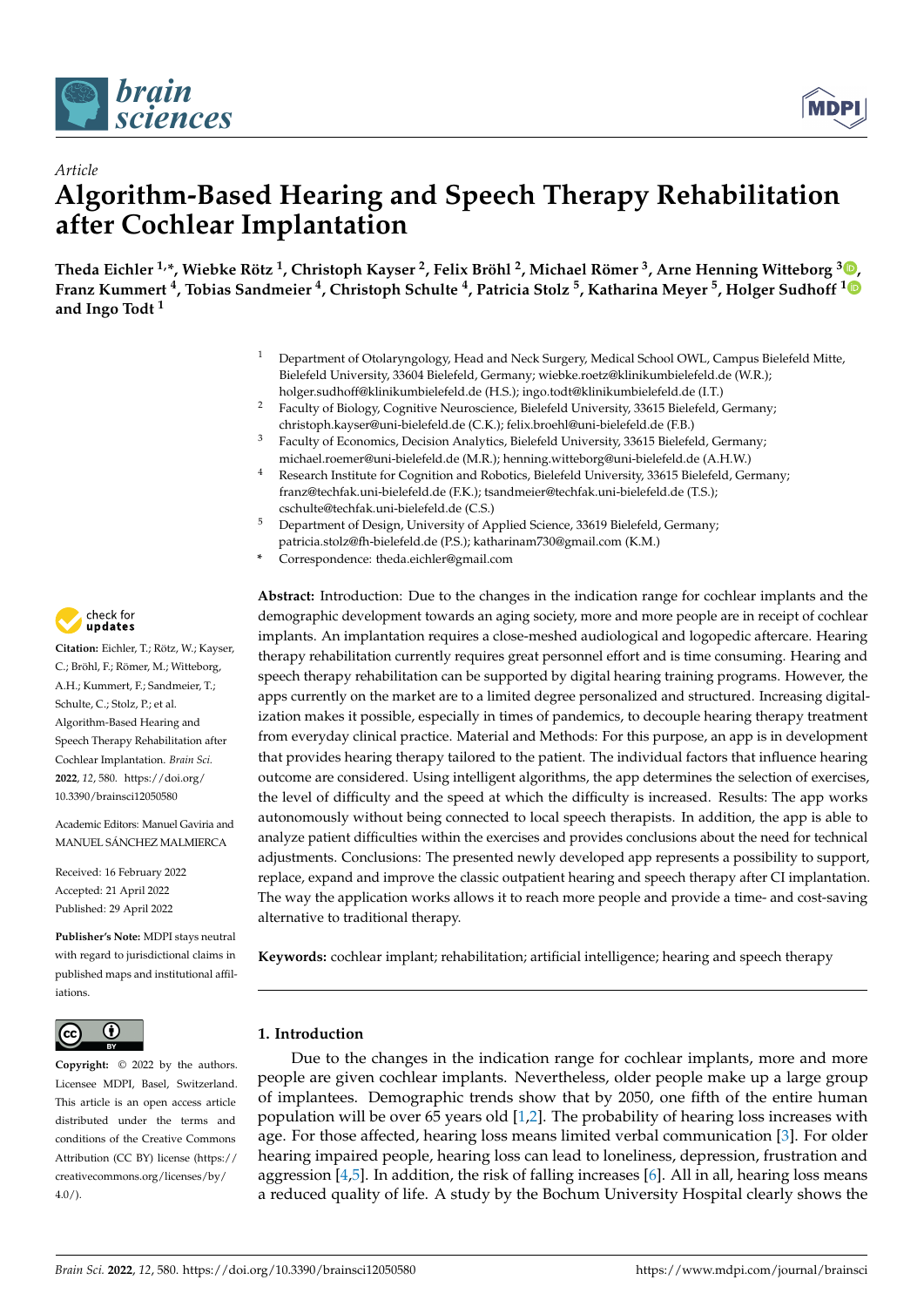effects of the extension of the indication criteria [\[7\]](#page-8-6) and the ageing population towards an increasing number of cochlea implant (CI) implantations [\[8\]](#page-8-7).

CI implantation alone does not lead to improved hearing performance. Implantation is usually followed by many years of therapy and technical fitting. The aim of CI fitting is to improve hearing and communication skills for increased social and professional participation, whereby hearing success is significantly influenced by audiological and speech therapy aftercare [\[9,](#page-8-8)[10\]](#page-8-9). Structuration of the rehabilitation is variable and depends on maturational background. It can be divided into basic and follow-up therapy according to the local guidelines. It can be structured into a basic therapy lasting 3–5 days within the first six weeks after the implantation, while follow-up therapy can cover up to 40 days, within the first two years after implantation [\[7\]](#page-8-6).

During therapy, the rehabilitation measures are individually adapted. In principle, a methodical approach is taken, in such a way that hearing therapy starts with an individual low level of difficulty. During the course of the therapy, the difficulty increases according to the hearing comprehension performance of the patient [\[11\]](#page-8-10). The therapy takes place on the level of perception, identification and differentiation, as well as the central auditory level of processing and understanding. In this context, auditory therapy can be supported, but currently not replaced, by digital auditory training programs [\[12\]](#page-8-11).

Basic and follow-up therapy requires a high expenditure of time and personnel, which pose major challenges to the health system. What is needed is a significant reduction in costs with simultaneous improvement or standard-maintaining quality [\[13\]](#page-8-12). For this reason, initial approaches for digitally based aftercare have been developed for CI rehabilitation. The advancing digitalization and the accompanying increased demand for health apps among end users [\[14\]](#page-9-0) requires a restructuring towards an autonomous and independent rehabilitation. Telemedical methods are a resource-efficient option, especially in sparsely populated areas. Völter et al. [\[15\]](#page-9-1) recommend designing an individualized therapy concept in CI rehabilitation to efficiently care for the increasing number of CI patients due to demographic change and the extension of indication criteria [\[8\]](#page-8-7). Important factors of such a hearing training program are, besides the therapy success, the intuitive design, which encourages to continue the therapy. In order to ensure the success of the therapy, it is necessary to adapt it to the individual performance level of the patient [\[14\]](#page-9-0). In the English-speaking world, such rehabilitation concepts already exist [\[16](#page-9-2)[,17\]](#page-9-3), while in the German-speaking world the applications for auditory training are not individualized [\[15\]](#page-9-1). Völter et al. [\[18\]](#page-9-4) developed a prototype of an application to establish a comprehensive app for hearing rehabilitation in German-speaking countries as well. The prototype is based on the concept of therapeutic guidance, which should enable outpatient logopedic care. The patients perform the exercises within the app independently, but they are still guided and supervised by a real speech therapist. The factor of supervision is a limiting point in terms of personal resources. The target group includes not only the young but even elderly patients with the willingness and ability to use mobile phone applications. Related to the aging society and the increasing group of older implantees, we tried to address this point by including elderly patients in the codesign of the app. Others have shown the usefulness of AI-based digital solutions for the elderly in their specific needs (e.g., detection of falls) [\[19\]](#page-9-5).

The aim of our study was to create an app that allows independent and self-sufficient auditory training, without being dependent on the external supervision of a professional.

#### **2. Materials and Methods**

The development of the app was closely referred to the hearing therapies routinely performed at the Bielefeld Mitte University Hospital as described in [\[20\]](#page-9-6). Firstly, central structural points were determined. The app should fulfil the criteria of functionality, scientificity and data protection for medical apps. A high degree of content validity, as well as an intuitive and flexibly responsive operating concept, were also among the cornerstones of the development. The app not only takes into account the patient's current level of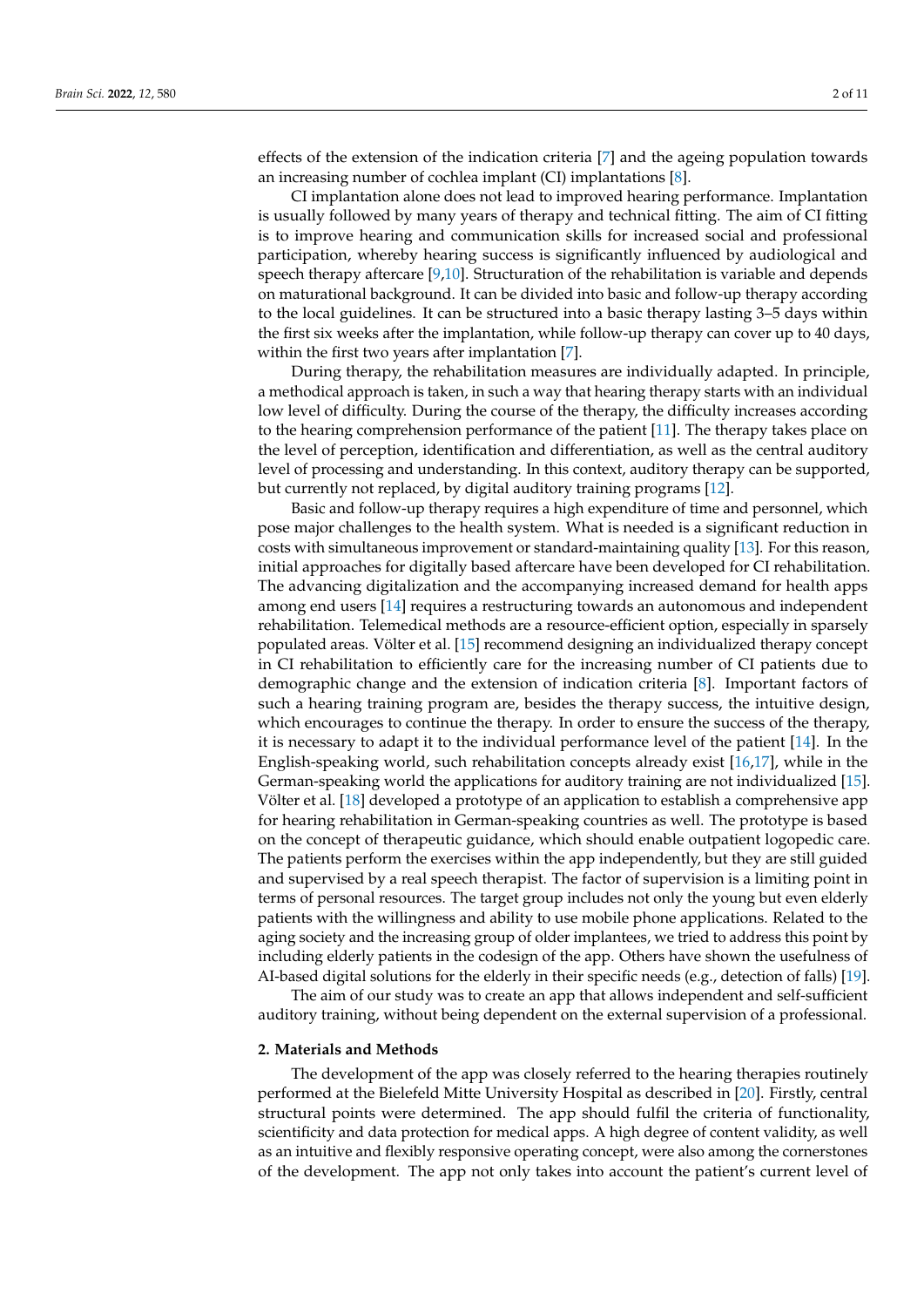performance at the time of the start of speech therapy rehabilitation, but also includes preand postoperative anamnesis as well as audiological diagnostics.

In an interdisciplinary team of hearing speech therapists, audiologists, CI surgeons, software developers, neuroscientists, economists and app designers, the concept of the app was first developed theoretically. Hearing training is based on the individual's starting point and independently adapts to the user's progress. The initial situation is based on the factors influencing listening success as mentioned [\[21\]](#page-9-7). These include duration and time of deafness, age at implantation, cognitive ability, postoperative hearing threshold, and electrode location within the cochlea. Following Blamey et al. [\[22\]](#page-9-8), even the influence of the fitting of the contralateral ear was evaluated. In addition, the intraoperative thresholds of the electrically evoked summation action potentials (eCAP) are included in the generation of the starting level of rehabilitation of the patients [\[23\]](#page-9-9). Table [1](#page-2-0) shows the influential factors of the preoperative history, as well as intraoperative and postoperative diagnostics used in the app.

<span id="page-2-0"></span>**Table 1.** Factors influencing the starting level.

| <b>Anamnestic Factors</b>                                                  | <b>Intraoperative Diagnostics</b>      | <b>Postoperative Diagnostics</b>                                |
|----------------------------------------------------------------------------|----------------------------------------|-----------------------------------------------------------------|
| Previous duration of<br>hearing loss/deafness                              | $e$ CAPs                               | Speech processor and<br>$\bullet$<br>connection options         |
| Cause of deafness                                                          | Impedances                             | Wearing times<br>$\bullet$                                      |
| Previous treatment of<br>hearing loss                                      | Abnormalities (e.g.,<br>ossifications) | Hearing and speech tests<br>$\bullet$<br>(from third fitting)   |
| Residual hearing in<br>implanted ear                                       | Electrode position,<br>insertion depth | Residual hearing<br>$\bullet$<br>(possibility of<br>EAS system) |
| Sound/sign language<br>socialization                                       | Manufacturer of<br>the implant         | Neurocognitive abilities                                        |
| Information on opposite<br>side (normal hearing,<br>hearing aid, surditas) |                                        |                                                                 |
| <b>Illiteracy</b>                                                          |                                        |                                                                 |
| Mother tongue                                                              |                                        |                                                                 |

Note: eCAPS (electrically evoked compound potential), intraoperative measurement of the auditory nerve in CI patients; EAS (electric-acoustic stimulation), possibility of using the residual hearing.

The primary goal of auditory training within the developed app is open speech understanding, i.e., understanding on a purely auditory basis without looking at the lip movement [\[24\]](#page-9-10), and improved participation in everyday life. Therapy without a therapist seemed unthinkable just a few years ago. The COVID-19 pandemic highlighted the relevance of a low-contact form of therapy, and the increasing digitalization additionally pushed it forward. That is the reason why the app is designed to be therapist-less and to function independently of outpatient rehabilitation measures.

Through permanent feedback to the user and motivational concepts, such as varied exercises, and a simple but appealing design, created by app designers of the University of Applied Science Bielefeld, the app should encourage intensive use [\[25,](#page-9-11)[26\]](#page-9-12). It is particularly important to ensure user-friendliness and orientation. Intrinsic motivation must be addressed sufficiently to evoke active engagement in the user and to achieve the therapeutic goal [\[27\]](#page-9-13).

### **3. Results**

#### *3.1. Structure of the App*

The app currently contains 1400 words, 650 sentences, 230 phrases, 22 texts, 26 syllables and 25 dialogs. In addition, 420 minimal pairs are stored in the app. The speech material was recorded by a female speaker. It was decided to have a female speaker due to the lack of experiences with speech therapies performed by male or gender neutral artificial voices. A female voice is therefore more in line with the therapy reality of CI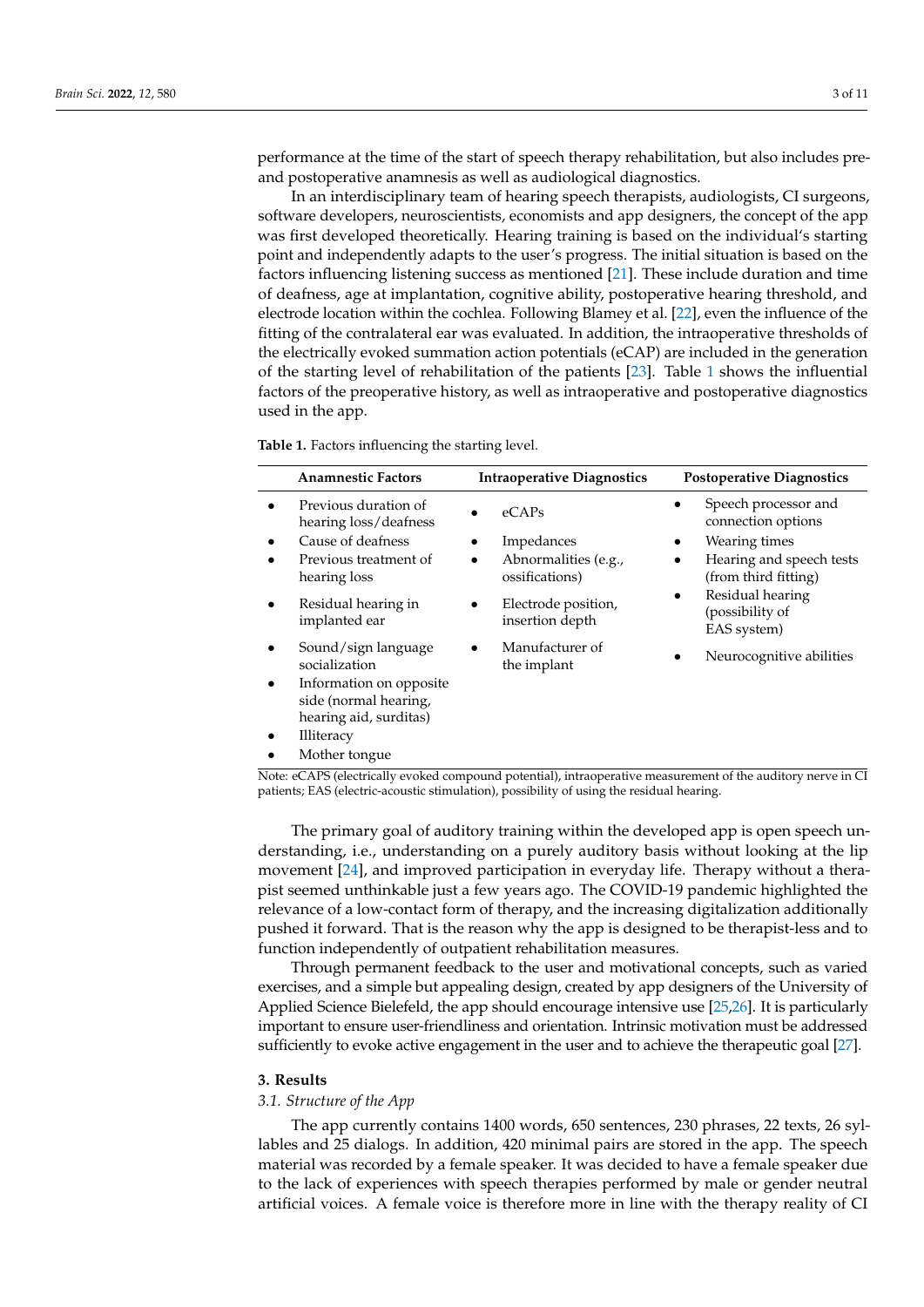patients [\[28\]](#page-9-14) and known to generate reliable results. It might be a matter of debate to open this approach in the future [\[29\]](#page-9-15). In addition to the speech material, there are also 22 everyday sounds and tones, as well as 40 pieces of music and melodies, and 25 different voices (male/female/adult/children).

In total, the app contains 89 exercises of different levels of difficulty (very easy, easy, medium, and difficult) from eleven categories (sounds, pitches, single sounds, syllables, words, phrases, sentences, texts, free speech, voices, and music). Depending on the exercise, the app can provide up to 20 different levels of support (aids) with different strengths (light, medium, and strong). In addition to the training units in silence, exercises in noise are implemented. To ensure realism, the recordings for exercises in noise were made in babble noise presented via headphones. Spoken speech in babble noise produces the greatest changes in loudness, speech rate, articulation, and pitch (Lombard speech) [\[30\]](#page-9-16).

The app is divided into two parts: an expert view and a user view. The data in the expert interface can be viewed by the patients but cannot be changed. This is where the anamnestic and diagnostic factors are stored. The user interface is intended for everyday use of the app. Within the user interface, the patient can not only perform the exercises, but also independently check his success through implemented speech intelligibility tests. The speech intelligibility tests are not performed in the open field, but, like the entire training, via the direct connection to the CI. In addition, user statistics, such as duration of use or progress analysis, are provided to give the patient the possibility to check his listening success. Such an independent review and tracking of progress additionally contributes to the patient's motivation.

#### *3.2. Initialisation and Use*

The app has to be initialized after the third fitting by the audiologist responsible. Primarily, the audiologist performs a cognitive assessment using the DemTec [\[31](#page-9-17)[,32\]](#page-9-18) and the MoCa [\[33\]](#page-9-19). The parameters listed in Table [1](#page-2-0) are entered via the expert interface. Based on the factors of the anamnesis described in Table [1,](#page-2-0) as well as the intraoperative and postoperative diagnostics, an individual starting level is determined. An initial forecast is then given for the duration until open speech understanding is achieved. Based on this forecast, the increase in exercise difficulty is either slowed down, accelerated or kept stable.

Exercises can be performed via the user interface. Before each exercise session, the patient is instructed to perform another, highly abbreviated attention test to determine the duration and intensity of the respective exercise session. This ensures that the patient is not overburdened by a high level of demand and that the training is adapted to the patient's daily form. In addition, the volume should be set at a level that is easy for the patient to hear. After each technical setting, the audiologist stores the programs stored in the processor in the app. In this way, the app can refer to the stored louder setting if volume is missing. This also enables the patient to try out the stored programs and the various directional characteristics according to instructions of the app.

The default value for the duration of a standard exercise session is 25 min. This time should be kept at least to avoid habituation and fatigue effects. Such a practice session should be performed at least once a week to achieve good listening comprehension. The practice session only includes the pure practice time, without the volume adjustment and the attention tests. In addition to the exercise session, the patient has the opportunity to complete other shorter exercises. These do not count towards the progress rating and should only serve to train the patient.

#### *3.3. Adaptivity*

An important element of the app is the adaptivity of the difficulty level of the exercises. Adaptivity occurs at three levels: within the exercise via the use of aids, in the increase in complexity of the language material across exercises, and in the listening environment.

Within the exercise, there is an automatic and dynamic adaptation of the level of difficulty by means of the aids. The selection of the aids given the state of the patient is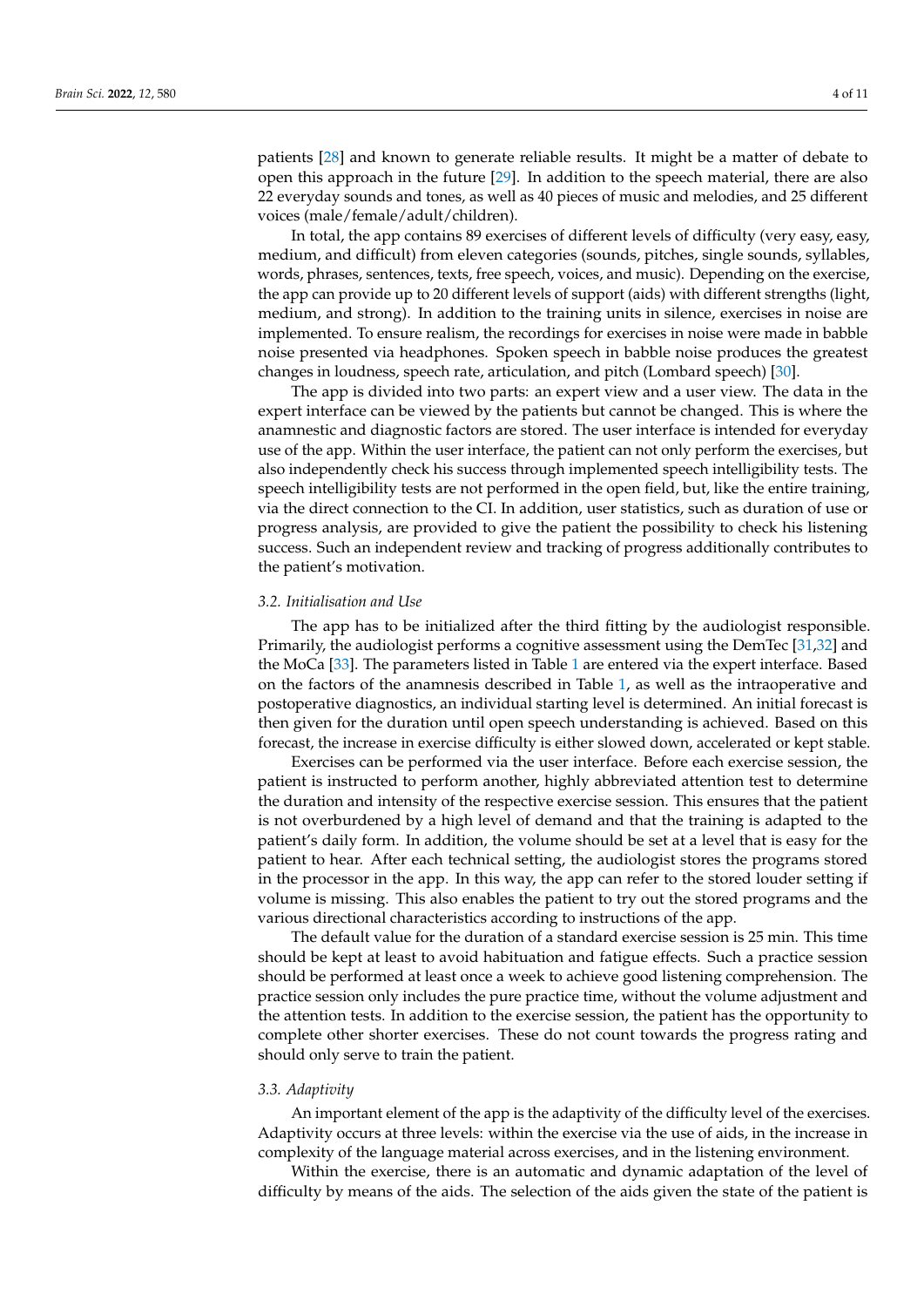based on a parametric policy. An initial parameterization of this policy was specified by the therapists from Bielefeld University. Once more and more data are collected in the use of the app, the policy will be improved using actor-critic machine learning approaches. In addition, these approaches will be used to adapt the aid selection policy to each individual patient during the training process. In this context, note that the overall goal is not to provide the aid that most likely leads the user to the correct answer, but to reduce the use of aids in general. The use and adaptation of the aids only offer the possibility of a careful habituation to the level of difficulty. The language material is adapted by means of the aids by varying the pronunciation or length of the material. In addition to changing the language material, visual aids can also be presented, such as showing the initial letter. A maximum of seven helps per item (word/sentence/phrase, etc.) are offered. This always includes the simple repetition of the item and two aids of each of the three different strengths. If the item still cannot be entered, it is considered as not understood.

The app continuously records the number and type of errors, as well as the aids used. The lower the number and strength of help needed, the more likely the complexity of the language material will increase (e.g., sentences instead of phrases). If there is stagnation within a difficulty level, despite diverse helps within an exercise, a decrease in the complexity of the language material is also possible. As for the selection of aids, the policies for selecting exercises and for increasing and decreasing difficulty levels are improved in a data-driven fashion using machine learning approaches. Figure [1](#page-4-0) outlines the simplified program flow of an exercise. An exercise consists of several iterations (blocks). The current complexity of the language material is called state.

<span id="page-4-0"></span>

**Figure 1.** Program procedure plan for an adaptivity algorithm within the exercise. **Figure 1.** Program procedure plan for an adaptivity algorithm within the exercise.

*3.4. Problem Analysis*  the listening situation is also changed when a high level of speech comprehension is reached. The speech material is overlaid with various noises (e.g., babble noise). The listening situation can be influenced by automatically adjusting the signal-to-noise ratio (SNR). In addition to adjusting the difficulty level within the exercises and the speech material,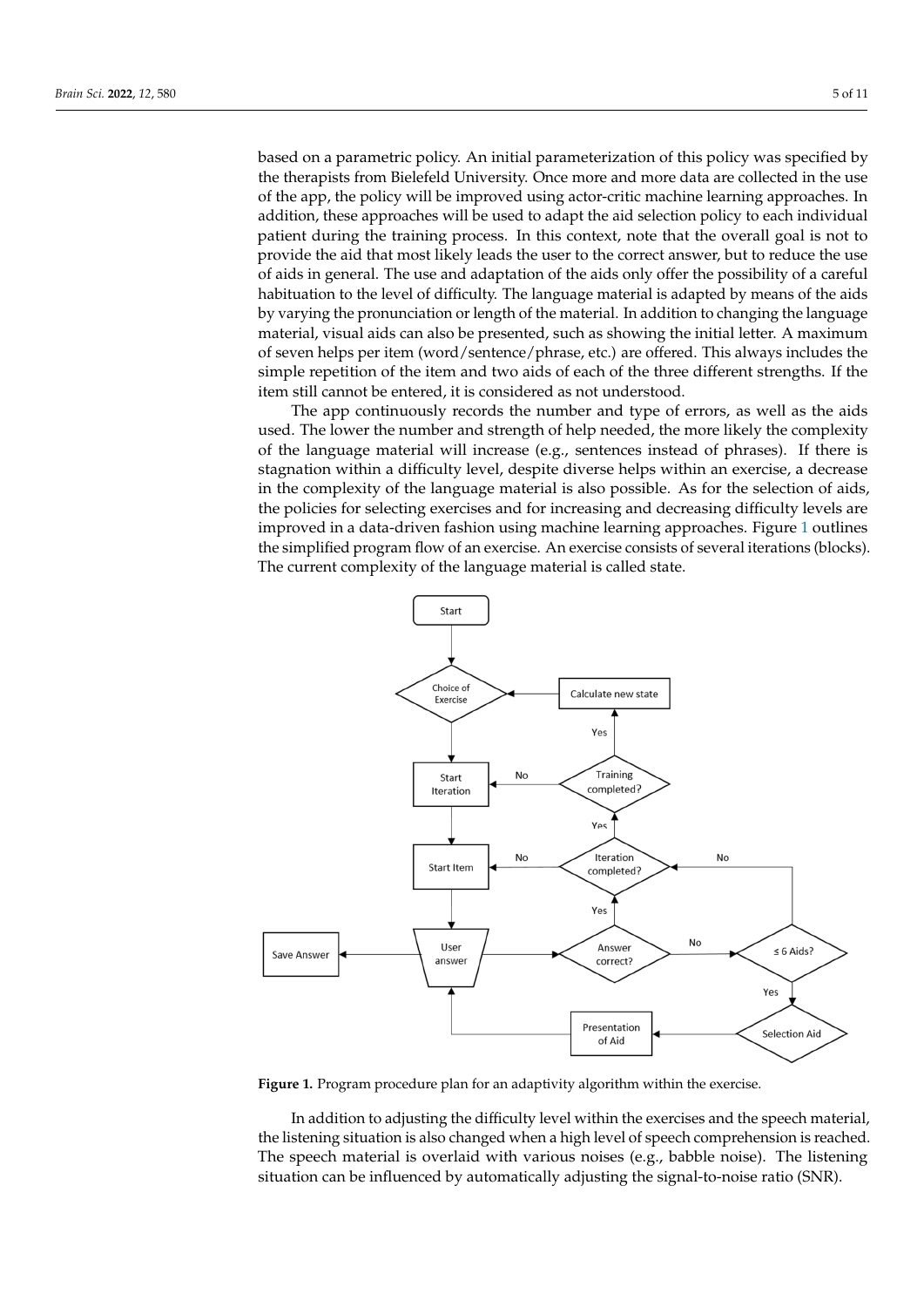## *3.4. Problem Analysis*

The goal of follow-up and basic therapy is to ensure optimal benefit for the patient. To achieve this, the dovetailing of fitting and hearing therapy is necessary [\[7\]](#page-8-6). Accordingly, a self-sufficient app should also offer fitting control. Within an outpatient therapy session, the therapists evaluate difficulties in sound identification and differentiation as well as the correct adjustment of the overall volume [\[34\]](#page-9-20).

By storing the word material in phonetic transcriptions (according to the online dictionary <wikitionary.com> [\[35\]](#page-9-21)), the app is able to perform a background analysis on which sounds are problematic, based on the input errors from the exercises. These are verified within the single-sound exercises for inconsistent and consistent sound confusions and omissions. Frequency-specific problems can additionally be identified within the noise exercises. In this way, it is possible to evaluate which frequency ranges are underrepresented. The patient is then encouraged to see the appropriate audiologist to pass on the information to the person making the adjustment (see Table [2\)](#page-5-0).

<span id="page-5-0"></span>**Table 2.** Problems of sound differentiation and omission.

| Problem                | <b>Feedback to the Audiologist</b>               |  |
|------------------------|--------------------------------------------------|--|
| Not heard at all       | Frequency range too quiet                        |  |
|                        | Other frequency range too dominant               |  |
| Consistent confusion   | Corresponding frequency range too quiet          |  |
|                        | Corresponding other frequency range too dominant |  |
| Inconsistent confusion | Can usually be influenced by practice            |  |
|                        | insufficient habituation to the existing setting |  |

The overall volume level is checked by the app at the beginning of each exercise session. If the maximum volume level is not sufficient, the patient will be prompted to visit the audiologist responsible for a volume adjustment.

#### *3.5. Benefits of the Algorithm*

Due to a potentially large group of subjects and an upcoming continuous use of the app, the machine learning/artificial intelligence (ML/AI)-based algorithms will be able to implicitly capture correlations leading to an improved sequencing of exercises and selection of aids. During use, all data is stored. In addition to storing the error analyses and the aids used, the progress and regress are also noted. These are linked to the initially stored data of the medical history and pre- as well as postoperative diagnostics. The algorithms identify patterns, e.g., the frequency of errors in certain exercises, the best-performing aids or the speed of progress. Thus, the algorithms are continuously trained and are able to apply a consequence for specific patient groups. This means that as the app evolves, patients are presented with more targeted aids and/or experience a slower or faster increase in the difficulty of the exercises. In this way, the individual processes can be personalized even more, and the success of the therapy can be increased. Such a link is also useful for outpatient therapy. For patients who are unable to use the app, the patterns identified by the app in other patients can lead to an adjustment of the therapy and provide guidelines for the therapy of specific patient groups.

## *3.6. State of the App*

The current third version of the app is tested by including experienced cochlea implantees of different ages to improve the usability of the software. This co-design called element allows a user-friendly improvement of the developed version (see exemplary illustrations in Figures [2](#page-6-0) and [3\)](#page-6-1). The period of wireframing of the app was performed by an interdisciplinary work between designer, software developers, speech therapists, audiologists and cochlea implantees. After including data security elements, a pilot study will be started for a period of 3 to 6 months; subsequently, following a possible successful evaluation of the results, a clinical evaluation after about one year is designed and underway.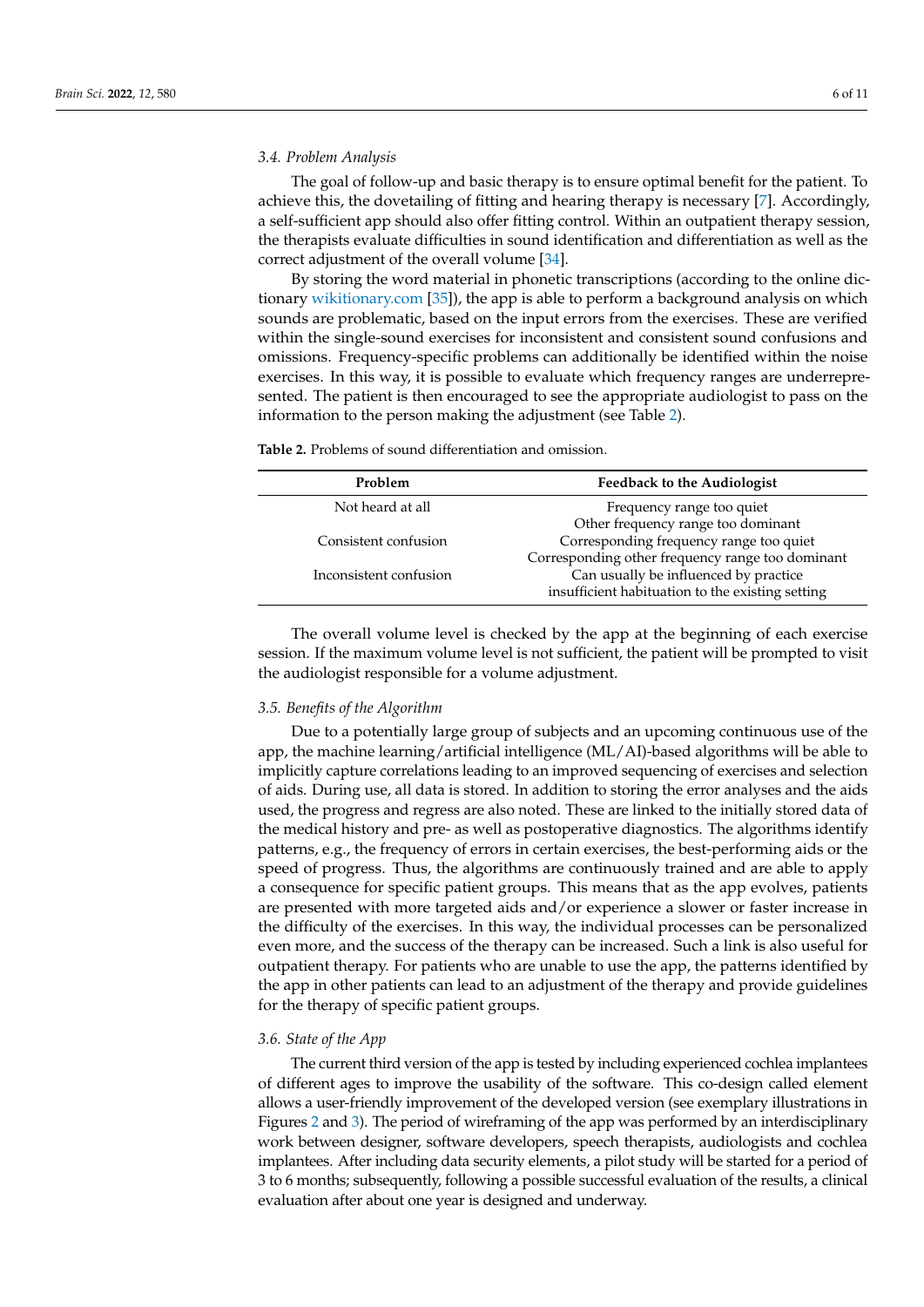<span id="page-6-0"></span>waxaa ku sida lagu sida lagu sida lagu sida lagu sida lagu sida lagu sida lagu sida lagu sida lagu sida lagu s<br>Waxaa lagu sida lagu sida lagu sida lagu sida lagu sida lagu sida lagu sida lagu sida lagu sida lagu sida lagu



Figure 2. Exemplary illustration of the explanation for an easy word exercise.

<span id="page-6-1"></span>

**Figure 3.** Exemplary illustration of a word exercise (left and middle) and of a performance (right). overview (right).

#### **4. Discussion 4. Discussion**

populations such as rural populations or those with chronic illnesses, increasing treatment adherence is also a critical factor [36]. A general problem with implementing AI-based treatment interventions is the acceptance of the lack of human interaction. According to [\[37\]](#page-9-23), a large proportion of patients reject therapeutic interventions without therapist contact. Irvine et al. [\[38\]](#page-9-24) found that telephone-based therapy and face-to-face therapy had no difference in effect. However, the COVID-19 pandemic is making telemedicine and the proliferation of eHealth apps increasingly important [\[39](#page-9-25)[,40\]](#page-9-26). The pandemic is making the covidprocedingly more acceptance of argumentation in every day inc. Thereby anoagit an app is accordingly more accepted today, especially among the younger generation with an affinity The potential with eHealth apps is promising. In addition to inclusion of underserved crucial for a higher acceptance of digitalization in everyday life. Therapy through an app is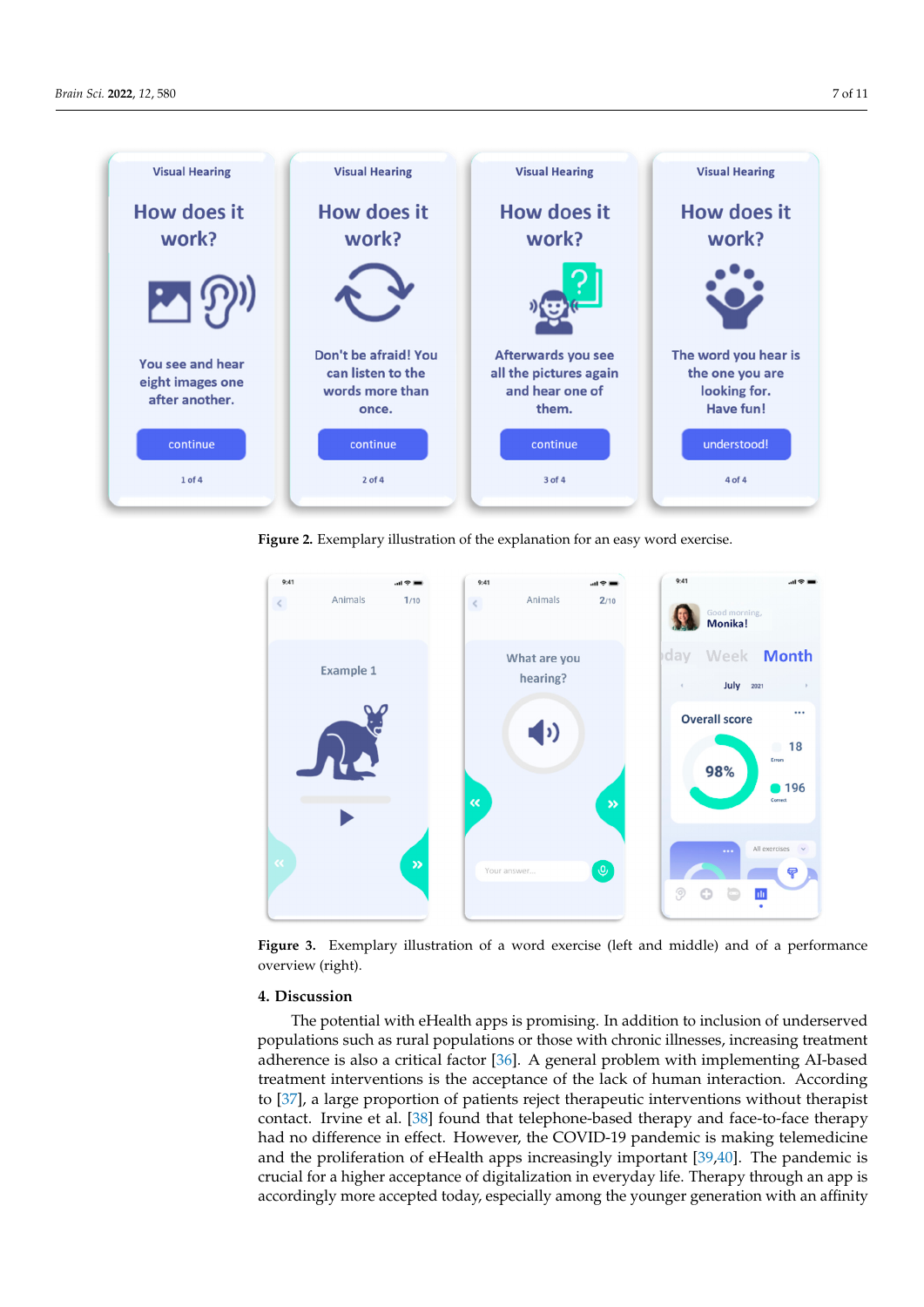for smartphones [\[41\]](#page-9-27). In this context, flexibility in terms of time and health security are crucial for patients.

The developed app presented here for hearing rehabilitation after cochlear implantation is intended to possibly replace outpatient hearing and speech therapy. Despite the orientation towards the outpatient rehabilitation measures at our hospital, there are some differences in the implementation of the therapeutic measures in a direct comparison. While a therapist can address individual needs right from the start, the app is initially individualized to a limited extent. However, the app is capable of learning, thanks to the stored AI algorithms. With greater intensity of use, the app should be able to tailor the therapy to the patient and thus individualize it, and precisely determine and counteract errors in the setting. A disadvantage of the missing therapist contact is the prolonged way to improve the technical setting of the speech processor by the audiologist.

Initial approaches to audiologist-free intelligent technical fitting have already been developed (Fitting to Outcomes eXperts (FOX™), Otoconsult NV, Antwerp, Belgium). Waltzman et al.  $[42]$  compared the FOX<sup>™</sup> artificial intelligence technical settings with those of traditional audiologists. The results suggest that the technical settings of artificial intelligence can be equivalent to the traditional method.

Through ML/AI algorithms, the app will be able to adapt the hearing rehabilitation to the patient's individual strengths or weaknesses in order to achieve maximum therapeutic success. The app consists of 89 different exercises of varying difficulty from eleven different categories such as sentences, phrases or words.

Individualization of the app is achieved through adaptive adjustment of the difficulty level. By dynamically adjusting the level of difficulty, the app ensures that patients are able to solve the tasks they are given. On the other hand, it ensures that patients do not lose interest in the therapy due to unsolvable tasks and that the success of the therapy is not endangered.

A disadvantage of using an app instead of outpatient therapy is the lack of control over the patients' duration and intensity of use [\[43\]](#page-10-0). To overcome this problem, the app itself determines the intensity and duration of each exercise session based on data obtained from the user (daily form, last exercise difficulty). The app reminds the patients to perform the exercise session on the days specified by the patients in advance. Thus, a lack of use may indicate a lack of intrinsic motivation [\[27\]](#page-9-13). Accordingly, relevant for the consistent use of the app is the right intrinsic, as well as extrinsic motivation through an appropriate level of difficulty, goal-oriented instructions, a high degree of self-determination, and an appealing, intuitive design. This is consistent with the tenets of self-determination theory [\[44\]](#page-10-1).

The app is potentially suitable for any post-lingually deaf, German-speaking adult or adolescent. In the case of a prevailing rejection of digital media, an existing mental or visual impairment, as well as rheumatic diseases, the use of the app is difficult to impossible. Especially for unilaterally deafened people, therapy via an app can be beneficial. Due to the direct connection to the smartphone/tablet, there is no risk of overhearing on the normal-hearing side. However, bilateral or bimodal patients can also benefit from the flexibility and practicality of a hearing rehabilitation app. In order to train hearing not only with the help of one voice, the app will be expanded in the future to include a male voice. This way, the entire frequency spectrum of speech can be covered.

In addition to the benefits of a hearing rehabilitation app for patients, science should also benefit from such an app. With computer-based hearing training, it might be possible to standardize hearing therapy and evaluate it scientifically in further steps. By storing the therapy and medical history data, the app potentially should be able to recognize correlations through self-learning algorithms and to increasingly specify and adapt the training to the patients in the future. It can also enable the development of alternative outpatient rehabilitation approaches that are adapted to the patient's medical history from the outset.

For the clinics, telemedicine means an economic advantage. As a telemedical measure, hearing and speech therapies with an online face-to-face therapist are carried out and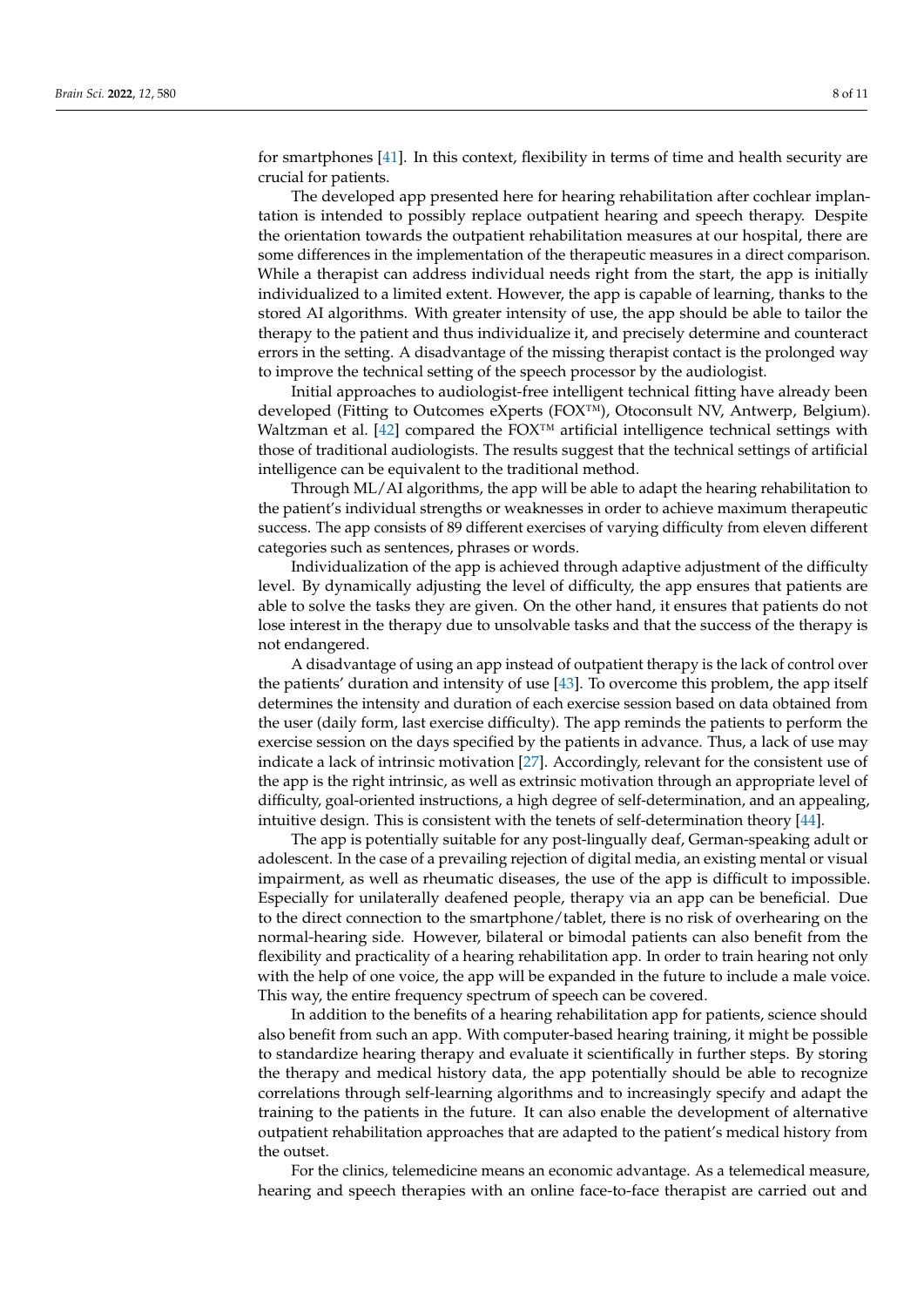positively accepted by many patients at our hospital. An app to replace the therapist would be the logical next step. To prove the acceptance and evaluate the benefits of such an app, a study at Bielefeld University Hospital is planned. A group of users will use the app as therapists from the beginning, while a comparison group will use the traditional way of an outpatient therapy, whether in person or online. After three months, there will be a short-term evaluation to compare the results. In case of significant differences, the study will be stopped. Furthermore, the data will be compared with those of the previous years.

#### **5. Conclusions**

The presented newly developed app represents a possibility to support, replace, expand and improve the classic outpatient hearing and speech therapy after CI implantation. In addition to the potentially improved therapy success of the patients, the app might also offer a number of advantages for the hospital, as well as for the payers, since with the help of the app, significantly more patients could be treated at the same time, with significantly lower personnel costs. With the features of the app described here, it represents a potential opportunity to make therapy in the field of hearing rehabilitation significantly more efficient and to provide patients with the option of flexible and individual therapy.

**Author Contributions:** Conceptualization, W.R., T.E. and I.T.; methodology, T.E. and W.R.; software, F.K., T.S., C.S., P.S. and K.M.; resources, T.E., W.R., C.K., F.B., A.H.W. and M.R.; writing—original draft preparation, T.E.; writing—review and editing, I.T., F.K., C.K., F.B. and M.R.; visualization, T.E., P.S. and K.M.; supervision, I.T. and H.S.; project administration, I.T.; funding acquisition, I.T. and H.S. All authors have read and agreed to the published version of the manuscript.

**Funding:** This research was funded by Anschubfond Medizinische Forschung of Bielefeld University, anschubfonds.medizin@uni-bielefeld.de.

**Institutional Review Board Statement:** Not applicable.

**Informed Consent Statement:** Not applicable.

**Data Availability Statement:** Not applicable.

**Conflicts of Interest:** The authors declare no conflict of interest.

## **References**

- <span id="page-8-0"></span>1. United Nations; Department of Economic and Social Affairs; Population Division. *World Population Ageing 2019: Highlights*; United Nations: New York, NY, USA, 2019.
- <span id="page-8-1"></span>2. United Nations Population Division. World Population Ageing: 1950–2050. Available online: [http://globalag.igc.org/ruralaging/](http://globalag.igc.org/ruralaging/world/ageingo.htm) [world/ageingo.htm](http://globalag.igc.org/ruralaging/world/ageingo.htm) (accessed on 10 March 2022).
- <span id="page-8-2"></span>3. Bainbridge, K.E.; Wallhagen, M.I. Hearing loss in an aging American population: Extent, impact, and management. *Annu. Rev. Public Health* **2014**, *35*, 139–152. [\[CrossRef\]](http://doi.org/10.1146/annurev-publhealth-032013-182510) [\[PubMed\]](http://www.ncbi.nlm.nih.gov/pubmed/24641557)
- <span id="page-8-3"></span>4. Mick, P.; Kawachi, I.; Lin, F.R. The association between hearing loss and social isolation in older adults. *Otolaryngol. Head Neck Surg.* **2014**, *150*, 378–384. [\[CrossRef\]](http://doi.org/10.1177/0194599813518021) [\[PubMed\]](http://www.ncbi.nlm.nih.gov/pubmed/24384545)
- <span id="page-8-4"></span>5. Castiglione, A.; Benatti, A.; Velardita, C.; Favaro, D.; Padoan, E.; Severi, D.; Pagliaro, M.; Bovo, R.; Vallesi, A.; Gabelli, C.; et al. Aging, Cognitive Decline and Hearing Loss: Effects of Auditory Rehabilitation and Training with Hearing Aids and Cochlear Implants on Cognitive Function and Depression among Older Adults. *AUD* **2016**, *21* (Suppl. 1), 21–28. [\[CrossRef\]](http://doi.org/10.1159/000448350) [\[PubMed\]](http://www.ncbi.nlm.nih.gov/pubmed/27806352)
- <span id="page-8-5"></span>6. Jiam, N.T.-L.; Li, C.; Agrawal, Y. Hearing loss and falls: A systematic review and meta-analysis. *Laryngoscope* **2016**, *126*, 2587–2596. [\[CrossRef\]](http://doi.org/10.1002/lary.25927)
- <span id="page-8-6"></span>7. DGHNO-KHC. *Cochlea Implantat Versorgung: S2k-Leitlinie, AWMF-Register-Nr. 017/071*; AWMF: Frankfurt, Germany, 2020.
- <span id="page-8-7"></span>8. Lehmann, M.; Dazert, S.; Volkenstein, S. Der Demographische Wandel bei Patienten mit Cochlea-Implantaten—Was hat sich im Verlauf der ersten mehr als 1000 Implantationen verändert? In *Forschung Heute—Zukunft Morgen*; Abstract- und Posterband—89. Jahresversammlung der Deutschen Gesellschaft für HNO-Heilkunde, Kopf- und Hals-Chirurgie e.V., Bonn—Forschung heute—Zukunft morgen, Musik- und Kongresshalle (MuK) Lübeck, 5/9/2018–5/12/2018; Georg Thieme Verlag KG: Leipzig, Germany, 2018.
- <span id="page-8-8"></span>9. Müller-Deile, J. *Verfahren zur Anpassung und Evaluation von Cochlear Implant Sprachprozessoren: Müller-Deile J (2009) Verfahren zur Anpassung und Evaluation von Cochlear Implant Sprachprozessoren, 1. Aufl*; Median: Heidelberg, Germany, 2009.
- <span id="page-8-9"></span>10. Hoth, S.; Müller-Deile, J. Audiologische Rehabilitation von Kochleaimplantat-Trägern. *HNO* **2009**, *57*, 635–648. [\[CrossRef\]](http://doi.org/10.1007/s00106-009-1924-1)
- <span id="page-8-10"></span>11. Illg, A. Rehabilitation bei Kindern und Erwachsenen: Ein Überblick. *HNO* **2017**, *65*, 552–560. [\[CrossRef\]](http://doi.org/10.1007/s00106-016-0311-y)
- <span id="page-8-11"></span>12. Schmidt, K. *Apps und Co in der HNO*; Morressier: Berlin, Germany, 2018.
- <span id="page-8-12"></span>13. Brauns, H.J.; Loos, W. *Telemedicine in Germany. Status, Barriers, Perspectives*; Springer: Berlin/Heidelberg, Germany, 2015.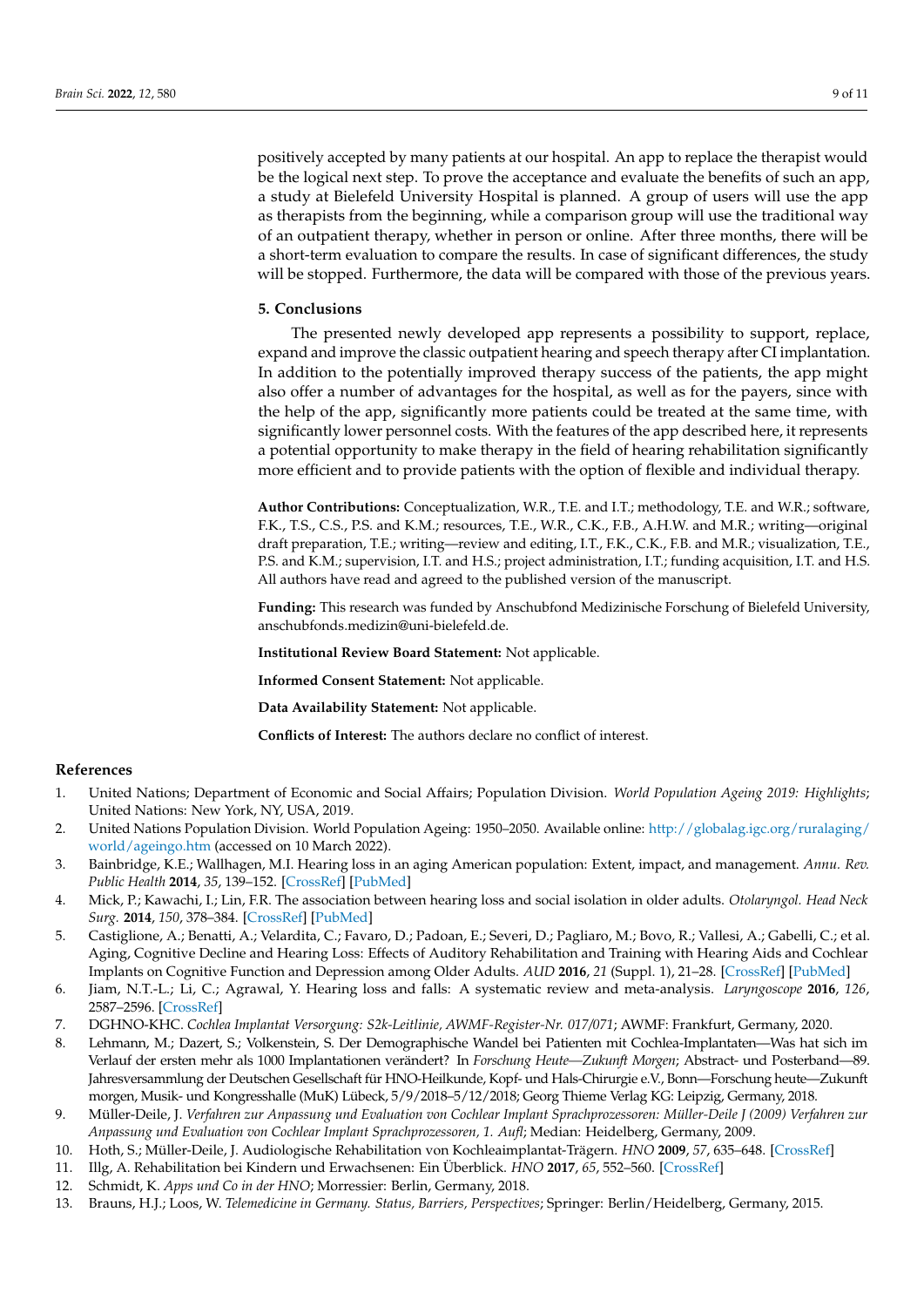- <span id="page-9-0"></span>14. Rak, K.; Völker, J.; Taeger, J.; Bahmer, A.; Hagen, R.; Albrecht, U.-V. Medizinische Apps in der HNO-Heilkunde. *Laryngorhinootologie* **2019**, *98*, S253–S289. [\[CrossRef\]](http://doi.org/10.1055/a-0740-4866)
- <span id="page-9-1"></span>15. Völter, C.; Schirmer, C.; Stöckmann, C.; Dazert, S. Computerbasiertes Hörtraining in der Hörrehabilitation Erwachsener nach Cochleaimplantation. *HNO* **2020**, *68*, 817–827. [\[CrossRef\]](http://doi.org/10.1007/s00106-020-00898-x)
- <span id="page-9-2"></span>16. Zhang, M.; Miller, A.; Campbell, M.M. Overview of Nine Computerized, Home-Based Auditory-Training Programs for Adult Cochlear Implant Recipients. *J. Am. Acad. Audiol.* **2014**, *25*, 405–413. [\[CrossRef\]](http://doi.org/10.3766/jaaa.25.4.11)
- <span id="page-9-3"></span>17. Olson, A. Options for Auditory Training for Adults with Hearing Loss. *Semin. Hear.* **2015**, *36*, 284–295. [\[CrossRef\]](http://doi.org/10.1055/s-0035-1564461)
- <span id="page-9-4"></span>18. Völter, C.; Schirmer, C.; Röber, M.; Hinsen, D.; Dazert, S.; Bilda, K. Neue Wege in der Hörrehabilitation nach Cochleaimplantation. *HNO* **2021**, *69*, 42–51. [\[CrossRef\]](http://doi.org/10.1007/s00106-020-00914-0) [\[PubMed\]](http://www.ncbi.nlm.nih.gov/pubmed/32856120)
- <span id="page-9-5"></span>19. Thakur, N.; Han, C.Y. A Study of Fall Detection in Assisted Living: Identifying and Improving the Optimal Machine Learning Method. *JSAN* **2021**, *10*, 39. [\[CrossRef\]](http://doi.org/10.3390/jsan10030039)
- <span id="page-9-6"></span>20. Rötz, W.; Bertram, B. *Cochlea Implantat bei Erwachsenen: Versorgung und Rehabilitation in der Logopädie und Sprachtherapie*; Springer: Berlin/Heidelberg, Germany, 2022; *unpublished*.
- <span id="page-9-7"></span>21. Holden, L.K.; Finley, C.C.; Firszt, J.B.; Holden, T.A.; Brenner, C.; Potts, L.G.; Gotter, B.D.; Vanderhoof, S.S.; Mispagel, K.; Heydebrand, G.; et al. Factors affecting open-set word recognition in adults with cochlear implants. *Ear Hear.* **2013**, *34*, 342–360. [\[CrossRef\]](http://doi.org/10.1097/AUD.0b013e3182741aa7) [\[PubMed\]](http://www.ncbi.nlm.nih.gov/pubmed/23348845)
- <span id="page-9-8"></span>22. Blamey, P.J.; Maat, B.; Başkent, D.; Mawman, D.; Burke, E.; Dillier, N.; Beynon, A.; Kleine-Punte, A.; Govaerts, P.J.; Skarzynski, P.H.; et al. A Retrospective Multicenter Study Comparing Speech Perception Outcomes for Bilateral Implantation and Bimodal Rehabilitation. *Ear Hear.* **2015**, *36*, 408–416. [\[CrossRef\]](http://doi.org/10.1097/AUD.0000000000000150) [\[PubMed\]](http://www.ncbi.nlm.nih.gov/pubmed/25695925)
- <span id="page-9-9"></span>23. Christov, F.; Munder, P.; Berg, L.; Bagus, H.; Lang, S.; Arweiler-Harbeck, D. ECAP analysis in cochlear implant patients as a function of patient's age and electrode-design. *Eur. Ann. Otorhinolaryngol. Head Neck Dis.* **2016**, *133* (Suppl. 1), S1–S3. [\[CrossRef\]](http://doi.org/10.1016/j.anorl.2016.04.015) [\[PubMed\]](http://www.ncbi.nlm.nih.gov/pubmed/27262349)
- <span id="page-9-10"></span>24. Lehnhardt, E. *Das Cochlear Implant von den Anfängen bis zur verläßlichen Hilfe für gehörlose Kinder*; Ernst Reinhardt: Munich, Germany, 1997.
- <span id="page-9-11"></span>25. Tuah, N.M.; Ahmedy, F.; Gani, A.; Yong, L.N. A Survey on Gamification for Health Rehabilitation Care: Applications, Opportunities, and Open Challenges. *Information* **2021**, *12*, 91. [\[CrossRef\]](http://doi.org/10.3390/info12020091)
- <span id="page-9-12"></span>26. Lotze, M.; Ladda, M. *App-Gestützte Ambulante Therapie: Neuroreha*; Georg Thieme Verlag KG: Leipzig, Germany, 2019.
- <span id="page-9-13"></span>27. Rüdiger, N.; Muthny, F.; Bengel, J. Die Bedeutung von Reha-Motivation und Behandlungserwartung für die Praxis der medizinischen Rehabilitation. In *Reha-Motivation und Behandlungserwartung*; Verlag Hans Huber: Göttingen, Germany, 2006; pp. 15–37, ISBN 3-456-84271-6.
- <span id="page-9-14"></span>28. Hilbert, J.; Paulus, W.; Scherfer, E.; Remmert, D.; Schneider, S. *Logopädische Therapie und Selbstständigkeit: Gutachten zur Beruflichen und Ökonomischen Situation von Selbstständigen in der Logopädie*; LOGO Deutschland: Gornhausen, Germany, 2018.
- <span id="page-9-15"></span>29. Cambre, J.; Kulkarni, C. One Voice Fits All? *Proc. ACM Hum.-Comput. Interact.* **2019**, *3*, 1–19. [\[CrossRef\]](http://doi.org/10.1145/3359325)
- <span id="page-9-16"></span>30. Davis, C.; Kim, J.; Grauwinkel, K. Lombard speech: Auditory (A), Visual (V) and AV effects. In Proceedings of the Third International Conference on Speech Prosody, Dresden, Germany, 2–5 May 2006.
- <span id="page-9-17"></span>31. Kessler, J.; Calabrese, P.; Kalbe, E.; Berger, F.M. DemTect: Ein neues Screening-Verfahren zur Unterstützung der Demenzdiagnostik. *Psycho* **2000**, *26*, 343–347.
- <span id="page-9-18"></span>32. Kessler, J.; Fengler, S.; Kaesberg, S.; Müller, K.; Calabrese, P.; Ellwein, T.; Kalbe, E. DemTect 40- und DemTect 80+: Neue Auswertungsroutinen für diese Altersgruppen. *Fortschr. Neurol. Psychiatr.* **2014**, *82*, 640–645. [\[CrossRef\]](http://doi.org/10.1055/s-0034-1385278)
- <span id="page-9-19"></span>33. Thomann, A.E.; Goettel, N.; Monsch, R.J.; Berres, M.; Jahn, T.; Steiner, L.A.; Monsch, A.U. The Montreal Cognitive Assessment: Normative Data from a German-Speaking Cohort and Comparison with International Normative Samples. *J. Alzheimer's Dis.* **2018**, *64*, 643–655. [\[CrossRef\]](http://doi.org/10.3233/JAD-180080)
- <span id="page-9-20"></span>34. Rötz, W.; Eichler, T.; Sudhoff, H.; Todt, I. Overcoming the language barrier in hearing- and speech rehabilitation by using multilingual conversation applications. 2022, *unpublished*.
- <span id="page-9-21"></span>35. Div. Autoren. Wiktionary—Das Freie Wörterbuch. Available online: <https://de.wiktionary.org/wiki/Wiktionary:Hauptseite> (accessed on 8 November 2021).
- <span id="page-9-22"></span>36. Nasi, G.; Cucciniello, M.; Guerrazzi, C. The performance of mHealth in cancer supportive care: A research agenda. *J. Med. Internet Res.* **2015**, *17*, e9. [\[CrossRef\]](http://doi.org/10.2196/jmir.3764) [\[PubMed\]](http://www.ncbi.nlm.nih.gov/pubmed/25720295)
- <span id="page-9-23"></span>37. Berle, D.; Starcevic, V.; Milicevic, D.; Hannan, A.; Dale, E.; Brakoulias, V.; Viswasam, K. Do patients prefer face-to-face or internet-based therapy? *Psychother. Psychosom.* **2015**, *84*, 61–62. [\[CrossRef\]](http://doi.org/10.1159/000367944) [\[PubMed\]](http://www.ncbi.nlm.nih.gov/pubmed/25547039)
- <span id="page-9-24"></span>38. Irvine, A.; Drew, P.; Bower, P.; Brooks, H.; Gellatly, J.; Armitage, C.J.; Barkham, M.; McMillan, D.; Bee, P. Are there interactional differences between telephone and face-to-face psychological therapy? A systematic review of comparative studies. *J. Affect. Disord.* **2020**, *265*, 120–131. [\[CrossRef\]](http://doi.org/10.1016/j.jad.2020.01.057) [\[PubMed\]](http://www.ncbi.nlm.nih.gov/pubmed/32090733)
- <span id="page-9-25"></span>39. Barak, A.; Hen, L.; Boniel-Nissim, M.; Shapira, N. A Comprehensive Review and a Meta-Analysis of the Effectiveness of Internet-Based Psychotherapeutic Interventions. *J. Technol. Hum. Serv.* **2008**, *26*, 109–160. [\[CrossRef\]](http://doi.org/10.1080/15228830802094429)
- <span id="page-9-26"></span>40. Rockwell, K.L.; Gilroy, A.S. Incorporating telemedicine as part of COVID-19 outbreak response systems. *Am. J. Manag. Care* **2020**, *26*, 147–148. [\[CrossRef\]](http://doi.org/10.37765/ajmc.2020.42784)
- <span id="page-9-27"></span>41. Cerwall, P.; Jonsson, P.; Möller, R.; Bävertoft, S.; Carson, S. *Ericsson Mobility Report*; Ericsson: Melbourne, Australia, 2015.
- <span id="page-9-28"></span>42. Waltzman, S.B.; Kelsall, D.C. The Use of Artificial Intelligence to Program Cochlear Implants. *Otol. Neurotol.* **2020**, *41*, 452–457. [\[CrossRef\]](http://doi.org/10.1097/MAO.0000000000002566)